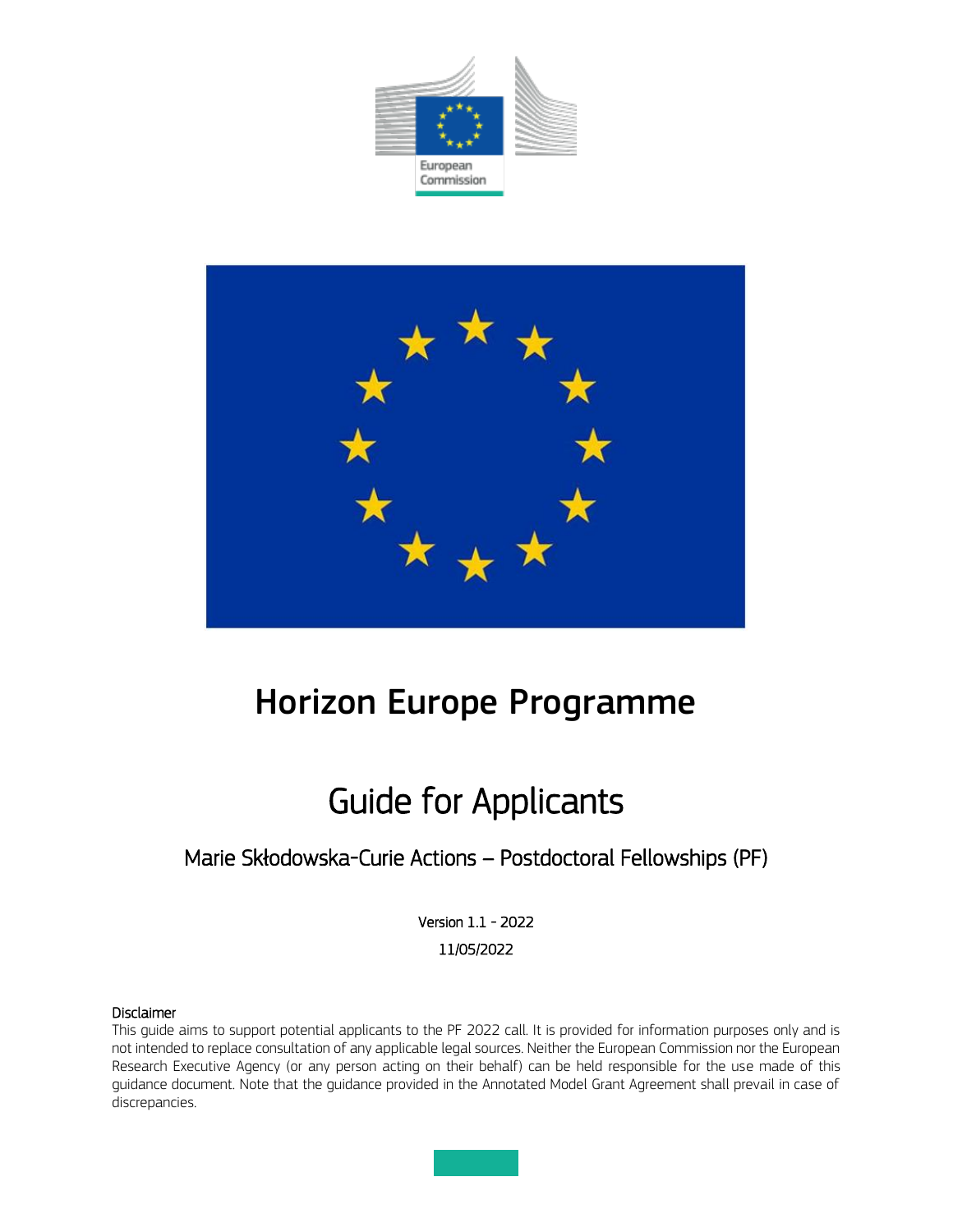| <b>HISTORY OF CHANGES</b> |                            |                                                                                                                                                                                                                                                                                                                                                                                                                                                                                                                                                                                                                                                                                                                                                                                                                           |                                                                                       |
|---------------------------|----------------------------|---------------------------------------------------------------------------------------------------------------------------------------------------------------------------------------------------------------------------------------------------------------------------------------------------------------------------------------------------------------------------------------------------------------------------------------------------------------------------------------------------------------------------------------------------------------------------------------------------------------------------------------------------------------------------------------------------------------------------------------------------------------------------------------------------------------------------|---------------------------------------------------------------------------------------|
| <b>Version</b>            | <b>Publication</b><br>Date | Change<br>Page                                                                                                                                                                                                                                                                                                                                                                                                                                                                                                                                                                                                                                                                                                                                                                                                            |                                                                                       |
| 1.0                       | 22 June 2021               | Initial version (2021 call)<br>$\bullet$                                                                                                                                                                                                                                                                                                                                                                                                                                                                                                                                                                                                                                                                                                                                                                                  |                                                                                       |
| 1.1                       | 11 May 2022                | Addition of definition of Gender Equality Plan<br>$\bullet$<br>Revision of definition of Associated Partners for submission<br>purposes<br>Addition of procedure for the evaluation of resubmitted proposals<br>Revision of eligibility of non-compliant non-academic placements<br>٠<br>Addition of Doctoral degree as eligibility criterion<br>Clarification on how to encode secondments and non-academic<br>placements<br>Clarification on short visits<br>Clarification on secondments for GF<br>Clarification on description of secondments and non-academic<br>placements in part B2<br>Clarification on how to apply for EURATOM funding<br>$\bullet$<br>Clarification on part B2 content<br>٠<br>Clarification on abstract content<br>Link to 8-years research experience calculation tool added<br>Link to FAQs | 4<br>4<br>6<br>7<br>7, 9<br>10<br>11<br>11<br>$11 - 12$<br>12<br>13<br>14<br>15<br>16 |

#### Note

National Contact Points (NCPs) have been set up across Europe and beyond by the national governments to provide information and personalised support to Horizon Europe applicants in their native language. The mission of the NCPs is to raise awareness, inform and advise on Horizon Europe funding opportunities as well as to support potential applicants in the *preparation, submission and follow-up* of the grant applications. For details on the NCP in your country, please consult the [National Contact Points page.](https://ec.europa.eu/info/funding-tenders/opportunities/portal/screen/support/ncp)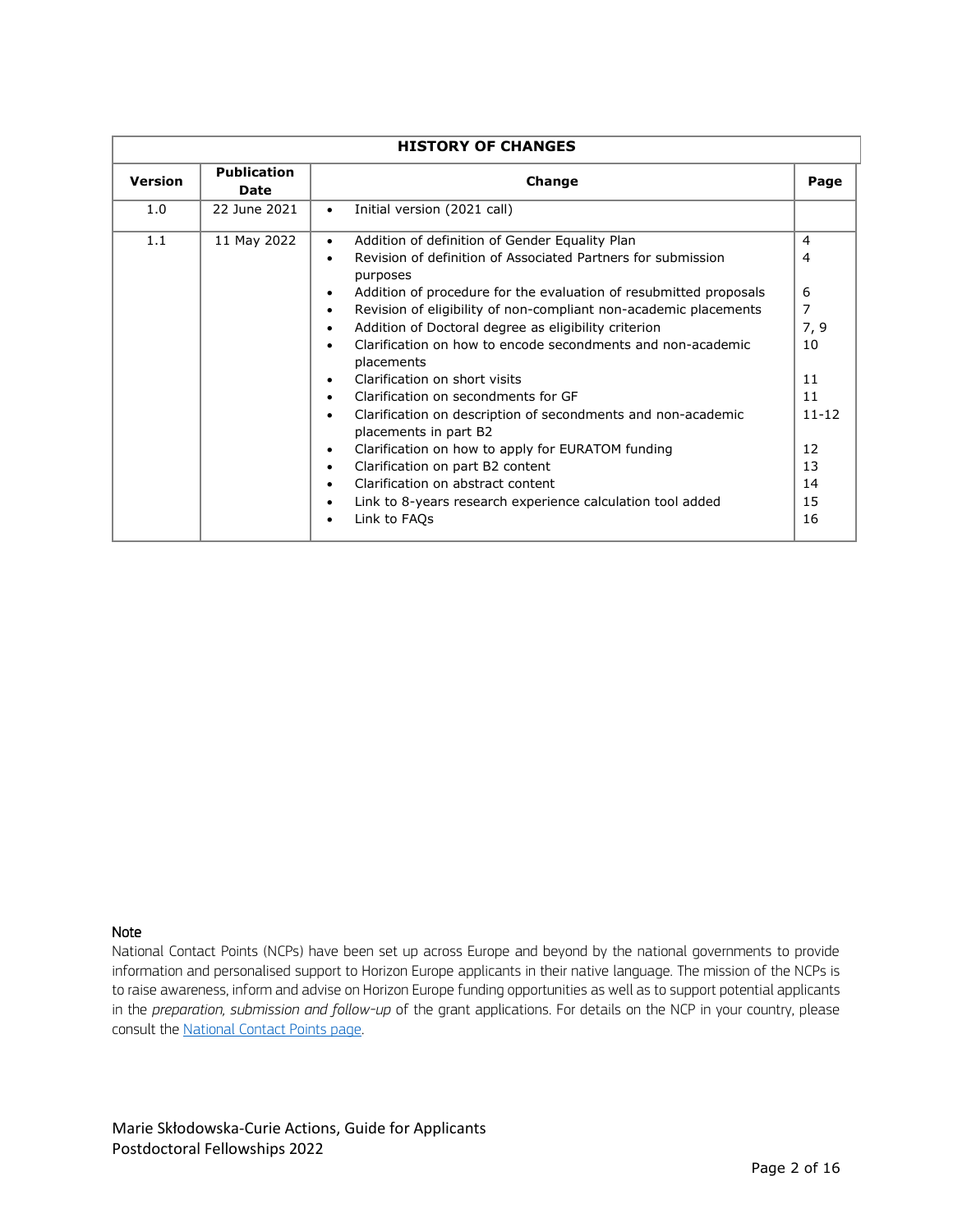## **Table of Contents**

| 1.             |                                                                   |  |  |
|----------------|-------------------------------------------------------------------|--|--|
| 2.             |                                                                   |  |  |
| 3.             |                                                                   |  |  |
| 4.             |                                                                   |  |  |
| 5.             |                                                                   |  |  |
| 6.             | Instructions for Completing Parts A and B of the Proposal  14     |  |  |
| $\mathbf{7}$ . |                                                                   |  |  |
| 8.             | <b>Calculation of 8-years research experience in Postdoctoral</b> |  |  |
|                |                                                                   |  |  |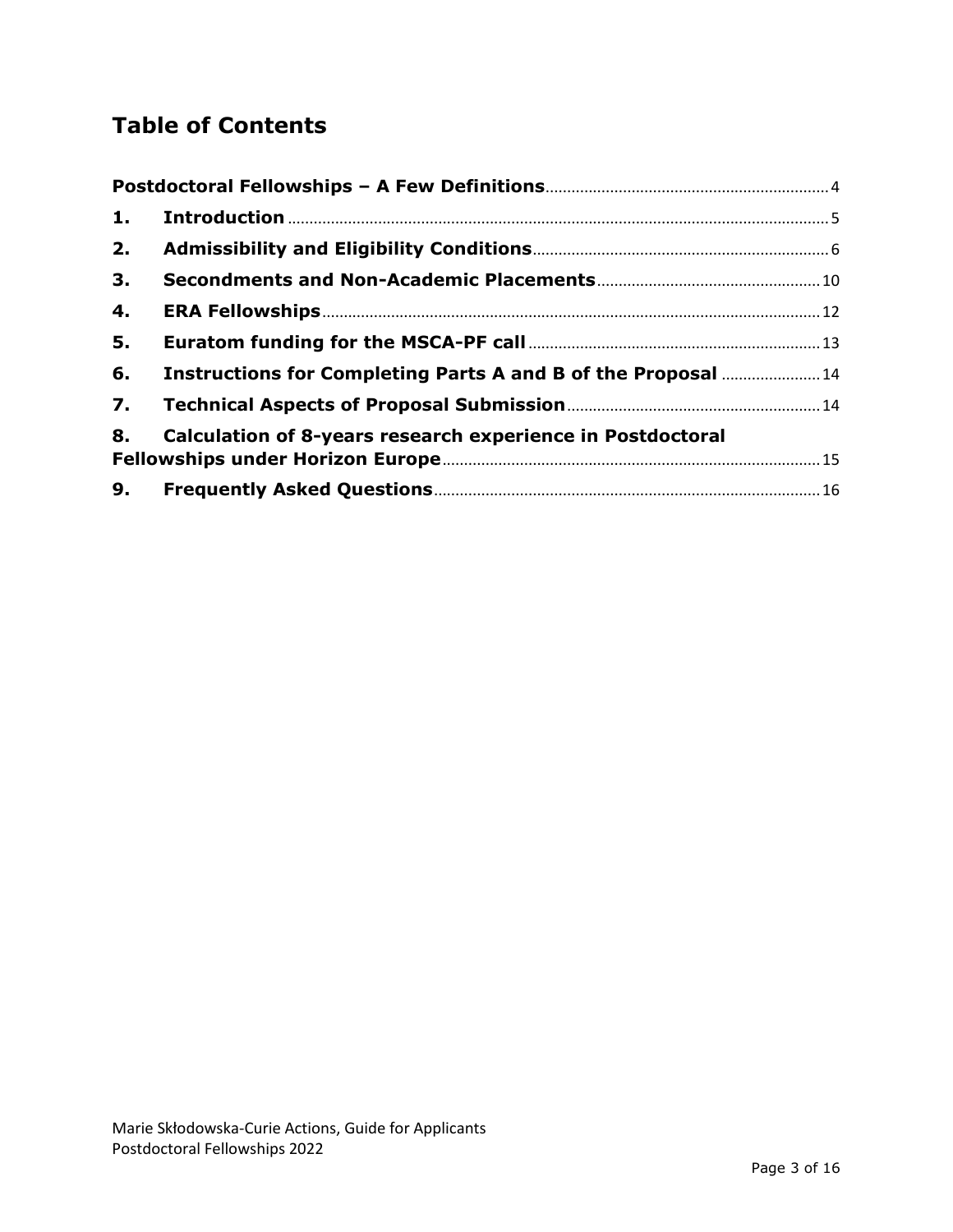### <span id="page-3-0"></span>**Postdoctoral Fellowships – A Few Definitions**

**Academic sector** means public or private higher education establishments awarding academic degrees, public or private non-profit research organisations<sup>1</sup> and International European Research Organisations (IERO).<sup>2</sup>

**Associated partners** are entities, which participate in the action,<sup>3</sup> but without the right to charge costs or claim contributions. They contribute to the implementation of the action, but do not sign the grant agreement. Associated partners may not employ the researchers under the action.<sup>4,5</sup>

**Beneficiary** is the legal entity that signs the grant agreement (either directly or through an accession form) and has the responsibility for the proper implementation of the action. They contribute directly to the implementation of the research, transfer of knowledge and training activities. In the case of the Postdoctoral Fellowships call, this involves recruiting, supervising, hosting, training and, where appropriate, seconding the researcher.

**Gender Equality Plan:** Having a gender equality plan is an eligibility criterion for Public bodies, Higher education establishments and Research organisations from Member States and Associated Countries. Be aware that if the proposal is selected, having a Gender Equality Plan will be necessary before the grant agreement signature (applicable on calls with deadlines in 2022 and beyond). Please refer to the Horizon [Europe guidance on gender equality plans.](https://op.europa.eu/en/publication-detail/-/publication/ffcb06c3-200a-11ec-bd8e-01aa75ed71a1/language-en/format-PDF/source-232129669)

**Long-term residence** means a period of legal and continuous residence within EU Member States or Horizon Europe associated countries of at least five consecutive years. Periods of absence from the territory of the EU Member State or Horizon Europe associated country will be taken into account for the calculation of this period where they are shorter than six consecutive months and do not exceed in total ten months within this period.

 $\overline{\phantom{a}}$ 

<sup>&</sup>lt;sup>1</sup> If requested by the granting authority, institutions with self-declared research organisations status must provide evidence that their main objective is to carry out research and/or technological development. An assessment will be made on the basis of indicators such as share of research budget, volume of scientific publications and/or registered patents.

<sup>2</sup> 'International European Research Organisation' (IERO) means an international organisation, the majority of whose members are EU Member States or Horizon Europe Associated Countries, and whose principal objective is to promote scientific and technological cooperation in Europe (see Article 2(14) of the Regulation establishing Horizon Europe the Framework Programme for Research and Innovation, laying down its rules for participation and dissemination.

<sup>&</sup>lt;sup>3</sup> For the purposes of Horizon Europe, each specific project receiving funding is referred to as an "action." In the present document, the terms "project" and "action" are therefore used interchangeably.

<sup>&</sup>lt;sup>4</sup> In the framework of MSCA-PF-2022, only the following associated partners should be included in the proposal Part A (refer also to point 3): host organisations where the outgoing phase of GF or a non-academic placement are

taking place. Other associated partners (such as those implementing secondments) should be included only in the Part B.

<sup>&</sup>lt;sup>5</sup> For Global Postdoctoral Fellowships outgoing phase, this restriction does not apply. The associated partner hosting the outgoing phase can conclude an additional employment contract with the researcher to ensure adequate medical/social insurance in the outgoing country.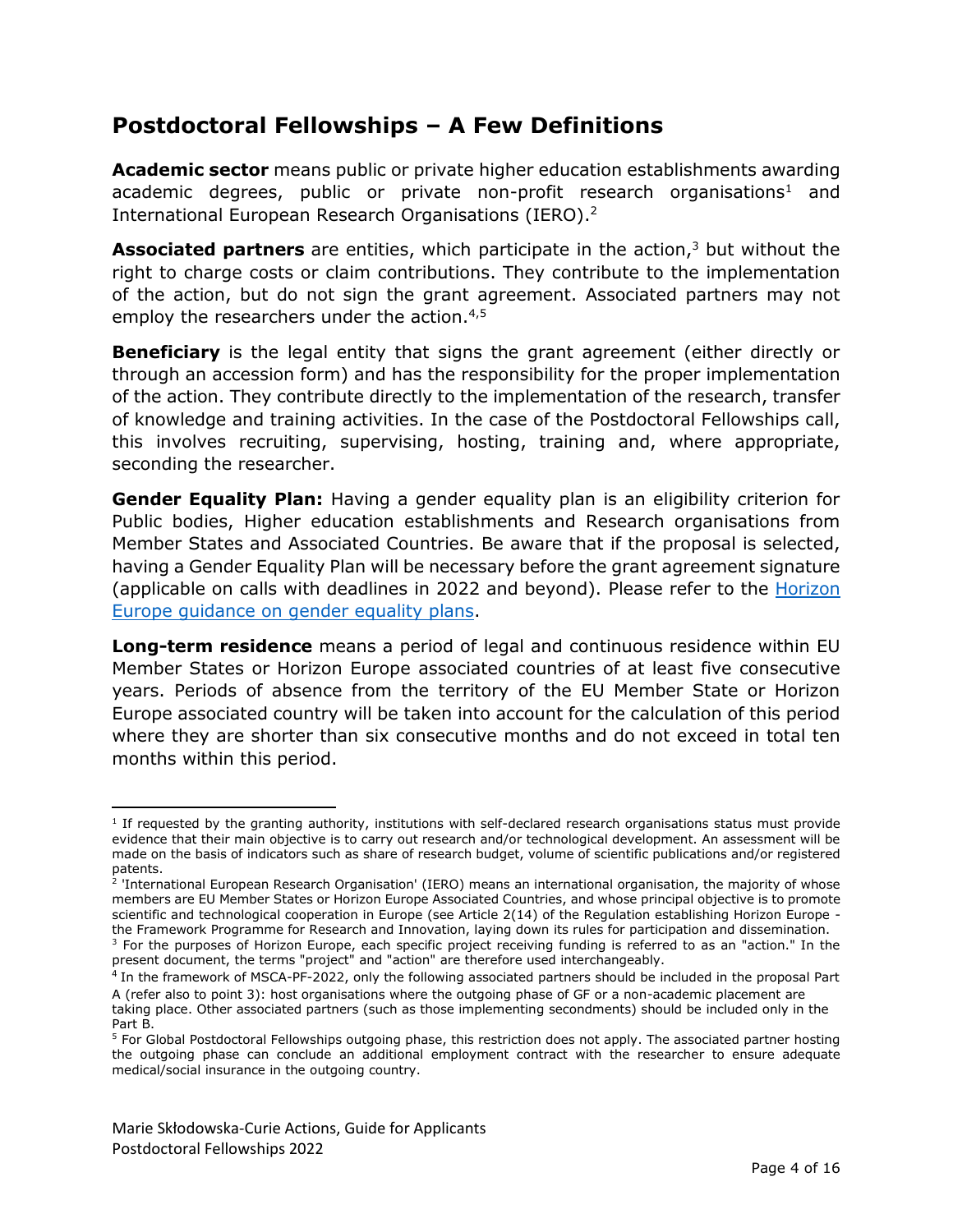**Non-academic sector** means any socio-economic actor not included in the academic sector and fulfilling the requirements of the Horizon Europe (HE) Rules for Participation.<sup>6</sup>

**Non-associated Third Countries** (TC) are countries that neither are EU member states (MS), nor associated to Horizon Europe (AC).

The **supervisor** is the senior researcher appointed at the beneficiary to supervise the postdoctoral researcher throughout the whole duration of the action. For Global Postdoctoral Fellowships, an additional supervisor must be appointed at the associated partner for the time spent during the outgoing phase.

### <span id="page-4-0"></span>**1. Introduction**

This call for proposals offers fellowships to researchers holding a PhD wishing to undertake mobility either to or between EU Member States or Horizon Europe Associated Countries (European Postdoctoral Fellowships), or to a non-associated Third Country (Global Postdoctoral Fellowships) in order to undertake an original and personalised research and innovation project. The objective is to improve researchers' employability and career prospects within academia and beyond, with a strong focus on interdisciplinarity and intersectoral experience.

Applications are made jointly by the researcher and a beneficiary in the academic or non-academic sector, which must be established in an EU Member State (MS) or Horizon Europe Associated Country (AC). All domains of research and innovation are eligible for funding, including those covered by the Treaty establishing the European Atomic Energy Community (Euratom)<sup>7</sup>. Applicants are therefore free to choose the field(s) of their proposed research in a fully bottom-up manner.

Proposals may include an additional period of up to six months ("non-academic placement period") at a non-academic sector organisation established in an MS or AC.

Before preparing your application, you are strongly advised to consult the following documents:

- [MSCA Work Programme 2021-2022](https://ec.europa.eu/info/funding-tenders/opportunities/docs/2021-2027/horizon/wp-call/2021-2022/wp-2-msca-actions_horizon-2021-2022_en.pdf) and [General Annexes](https://ec.europa.eu/info/funding-tenders/opportunities/docs/2021-2027/horizon/wp-call/2021-2022/wp-13-general-annexes_horizon-2021-2022_en.pdf) to the Horizon Europe Work Programme 2021-2022
- [Standard Application Form](https://ec.europa.eu/info/funding-tenders/opportunities/docs/2021-2027/horizon/temp-form/af/af_he-msca-pf_en.pdf): Marie Skłodowska-Curie Actions Postdoctoral Fellowships
- [MSCA list of keywords](https://rea.ec.europa.eu/system/files/2021-10/MSCA%20Keywords.pdf)

 $\overline{\phantom{a}}$ <sup>6</sup> Regulation (EU) 2021/695 of 28 April 2021 (OJEU 12.05.2021, L170, p.1).

 $^7$  Special conditions and eligibility criteria apply for EURATOM, please refer to section 5 of this document.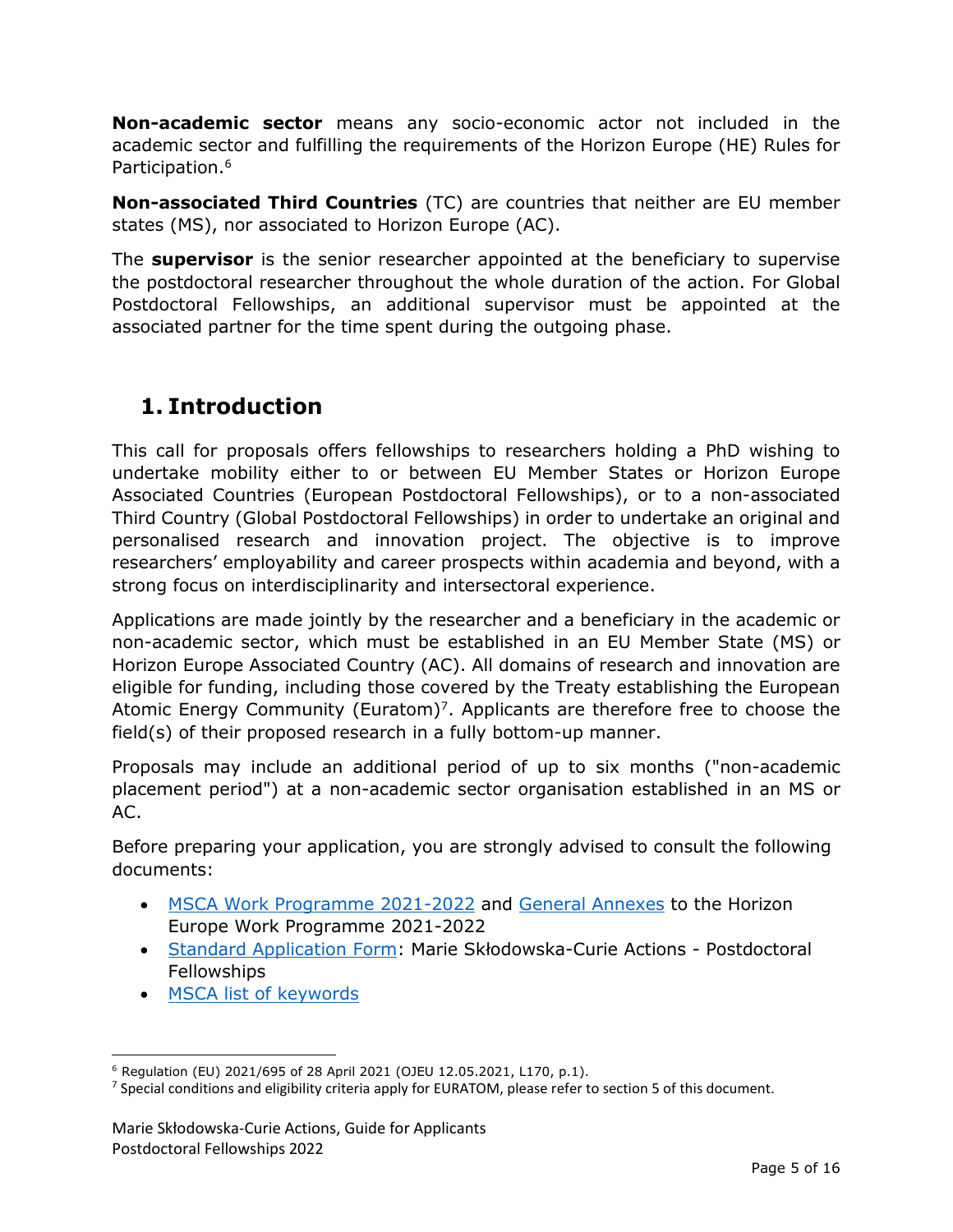Links to other official documents, including the [Horizon Europe Programme Guide,](https://ec.europa.eu/info/funding-tenders/opportunities/docs/2021-2027/horizon/guidance/programme-guide_horizon_en.pdf) are provided on the [call page](https://ec.europa.eu/info/funding-tenders/opportunities/portal/screen/opportunities/topic-details/horizon-msca-2022-pf-01-01;callCode=null;freeTextSearchKeyword=msca-2022-pf;matchWholeText=true;typeCodes=1,0;statusCodes=31094501,31094502,31094503;programmePeriod=null;programCcm2Id=null;programDivisionCode=null;focusAreaCode=null;destination=null;mission=null;geographicalZonesCode=null;programmeDivisionProspect=null;startDateLte=null;startDateGte=null;crossCuttingPriorityCode=null;cpvCode=null;performanceOfDelivery=null;sortQuery=sortStatus;orderBy=asc;onlyTenders=false;topicListKey=topicSearchTablePageState) on the Funding and Tenders Portal and are also accessible via the REA [website.](https://rea.ec.europa.eu/funding-and-grants/horizon-europe-marie-sklodowska-curie-actions/msca-postdoctoral-fellowships_en)

### <span id="page-5-0"></span>**2. Admissibility and Eligibility Conditions**

Applicant researchers must meet all eligibility criteria (see relevant sections below) on the day of the call deadline. The proposed beneficiary must ensure compliance with the admissibility and eligibility criteria before submitting the proposal and must maintain all supporting documentation.

Before completion of the formal admissibility and eligibility checks, REA cannot answer questions related to the admissibility and eligibility of a specific proposal. Guidance can be provided by NCPs.

No documents for proof of eligibility need to be uploaded with the application. However, REA may request supporting documents to assess the eligibility after the call deadline.

**Resubmissions**: please note that as of the MSCA Postdoctoral Fellowships 2022 call, proposals involving the same recruiting organisation (and for Global Postdoctoral Fellowships also the associated partner hosting the outgoing phase) and individual researcher submitted to the previous call of MSCA Postdoctoral Fellowships under Horizon Europe and having received a score of less than 70% must not be resubmitted the following year.

|                                         | <b>IMPORTANT</b>                                                                                                                                                                                                                                                                                                                                                                                                                                                                                                                                               |
|-----------------------------------------|----------------------------------------------------------------------------------------------------------------------------------------------------------------------------------------------------------------------------------------------------------------------------------------------------------------------------------------------------------------------------------------------------------------------------------------------------------------------------------------------------------------------------------------------------------------|
| <b>EUROPEAN</b><br>and<br><b>GLOBAL</b> | • The individual researcher and the supervisor must be two<br>different people.<br>Applications must be complete and contain all parts and<br>$\bullet$<br>supporting documents: fill in the submission forms online<br>that will become part A of the proposal, upload parts B1 and<br>B <sub>2</sub> .<br>• In case of an optional non-academic placement, the<br>associated partner must provide an up-to-date letter of<br>commitment, to be submitted with the application,<br>confirming their precise role and active participation in the<br>proposal. |
| <b>Additional</b><br>for GLOBAL         | The associated partner for the outgoing phase must provide<br>$\bullet$<br>an up-to-date letter of commitment, to be submitted with the<br>application, confirming their precise role and active<br>participation in the proposal.                                                                                                                                                                                                                                                                                                                             |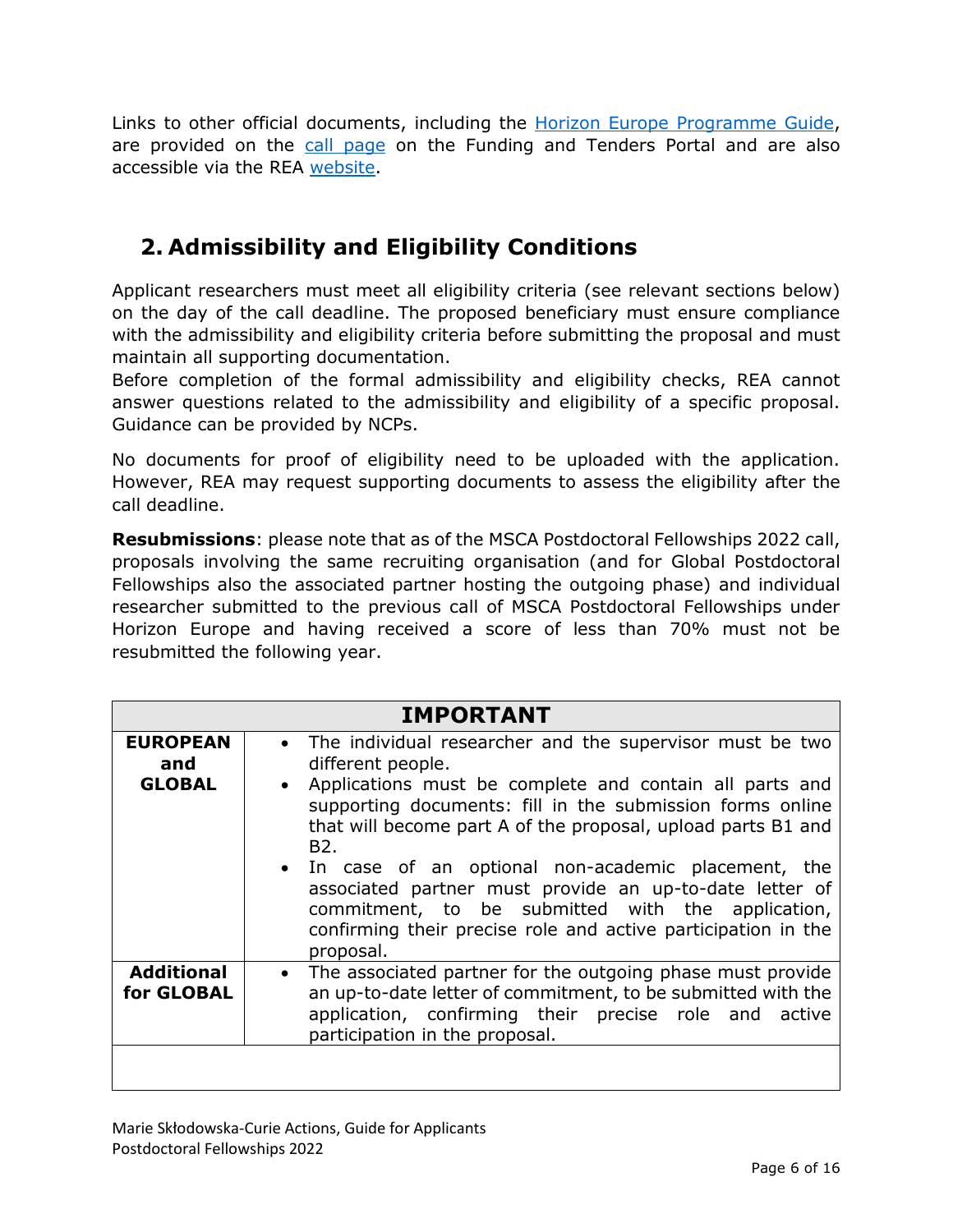**If one or more of the above conditions are not met, the proposal will not be evaluated.**

**However, if the non-academic placement is non-eligible (academic organisation or lack of letter of commitment), the proposal will be evaluated without taking into consideration this part**.

#### **Please note that:**

- Only one proposal per individual researcher can be submitted. In case of several proposals involving the same individual researcher, only the last submitted one will be considered eligible. However, note that a supervisor can be involved in more than one proposal in the same call.
- If proposals with the same research objectives and work plan are submitted by the same host organisation for different researchers, only the first submitted one will be considered eligible.

| EUROPEAN POSTDOCTORAL FELLOWSHIPS |                    |                                                                                                                                                                                                                                           |
|-----------------------------------|--------------------|-------------------------------------------------------------------------------------------------------------------------------------------------------------------------------------------------------------------------------------------|
| <b>STANDARD DURATION</b>          |                    | From 12 to 24 months                                                                                                                                                                                                                      |
| <b>ELIGIBILITY CRITERIA</b>       |                    |                                                                                                                                                                                                                                           |
|                                   | Doctorate degree   | The researcher must be in possession of a<br>doctoral degree or have successfully defended<br>their doctoral thesis before call deadline.                                                                                                 |
| <b>RESEARCHER</b>                 | <b>Nationality</b> | Any                                                                                                                                                                                                                                       |
|                                   | Mobility $8$       | The researcher cannot have resided or carried<br>out his/her main activity (work, studies, etc.) in<br>the country of the beneficiary for more than 12<br>months in the 36 months immediately prior to<br>the call deadline. <sup>9</sup> |

 $\overline{\phantom{a}}$ <sup>8</sup> The following periods are not taken into account: a) compulsory national service; b) time spent as part of a procedure for obtaining refugee status under the Geneva Convention; c) short stays (such as holidays), i.e. the researcher did not reside or did not have their main activity (work, studies, etc.) in the country during that period. 9 In case of International European Research Organisations, international organisations with headquarters in an EU Member State or Horizon Europe Associated Country or entities created under Union law, the researchers must not have spent more than 12 months in the 36 months immediately preceding the call deadline, in the same appointing organisation.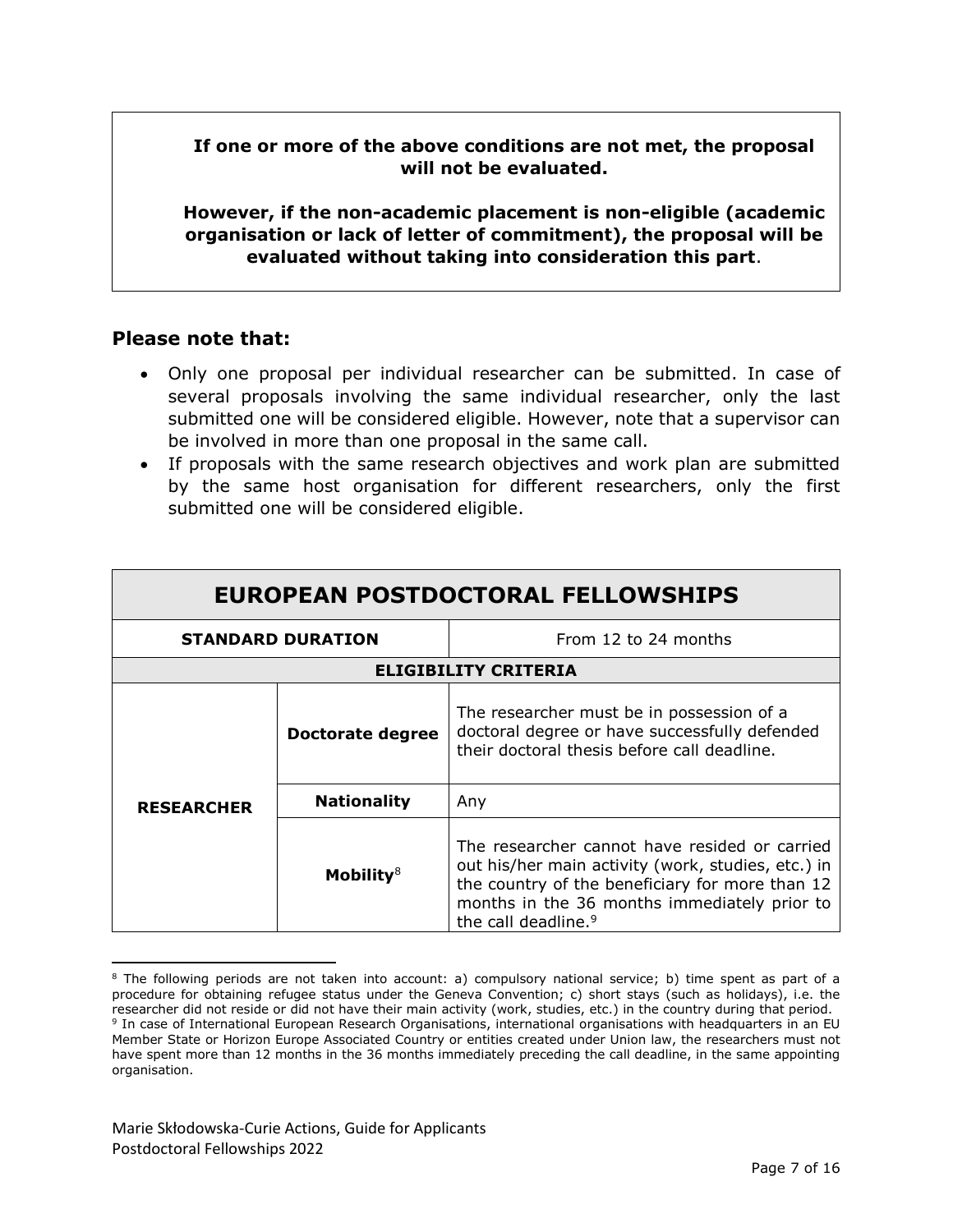|                                             | Research<br>experience (full-<br>time equivalent) | <b>Maximum 8 years</b> from date of award of the<br>(first) doctoral degree. <sup>10</sup><br>This limit can be extended (in days) for the<br>following reasons:<br>- Maternity leave (18 months - i.e. 548 days<br>per child born after the PhD award date, or the<br>exact duration of maternity leave taken,<br>whichever is longest);<br>- Paternity leave (exact duration per child<br>born after the PhD award date);<br>- Research in a non-associated TC (only for<br>nationals or long-term residents of MS or AC,<br>wishing to reintegrate in Europe); $^{11}$<br>- Compulsory national service;<br>- Time spent not working in research;<br>- Long-term sick leave (periods > 30 days).<br>More information on the calculation of the 8<br>years research experience are available in<br>section 8. |
|---------------------------------------------|---------------------------------------------------|-----------------------------------------------------------------------------------------------------------------------------------------------------------------------------------------------------------------------------------------------------------------------------------------------------------------------------------------------------------------------------------------------------------------------------------------------------------------------------------------------------------------------------------------------------------------------------------------------------------------------------------------------------------------------------------------------------------------------------------------------------------------------------------------------------------------|
| <b>PARTICIPATING</b><br><b>ORGANISATION</b> | Beneficiary $12$                                  | Single independent legal entity established in<br>an EU MS or HE AC.                                                                                                                                                                                                                                                                                                                                                                                                                                                                                                                                                                                                                                                                                                                                            |

 $\overline{\phantom{a}}$ <sup>10</sup> Applicants who have successfully defended their doctoral thesis but who have not yet formally been awarded the doctoral degree will also be considered as postdoctoral researchers and will be considered eligible to apply. A medical doctor degree will be accepted only when it corresponds to a doctoral degree or if the researcher can demonstrate his/her appointment in a position that requires doctoral equivalency (e.g. professorship appointment). Medical doctor degrees corresponding to basic medical training as defined in Annex V of Directive 2005/36/EC will not be considered a doctoral degree.

 $11$  Researchers reintegrating to Europe from a non-associated TC must be based in the TC at the call deadline or have directly moved to Europe (i.e. any EU MS or Horizon Europe AC) within the 12-month period immediately prior to the call deadline.

<sup>12</sup> The same conditions are applicable to *Associated partners linked to a beneficiary* (see also MSCA Work Programme, Definitions section).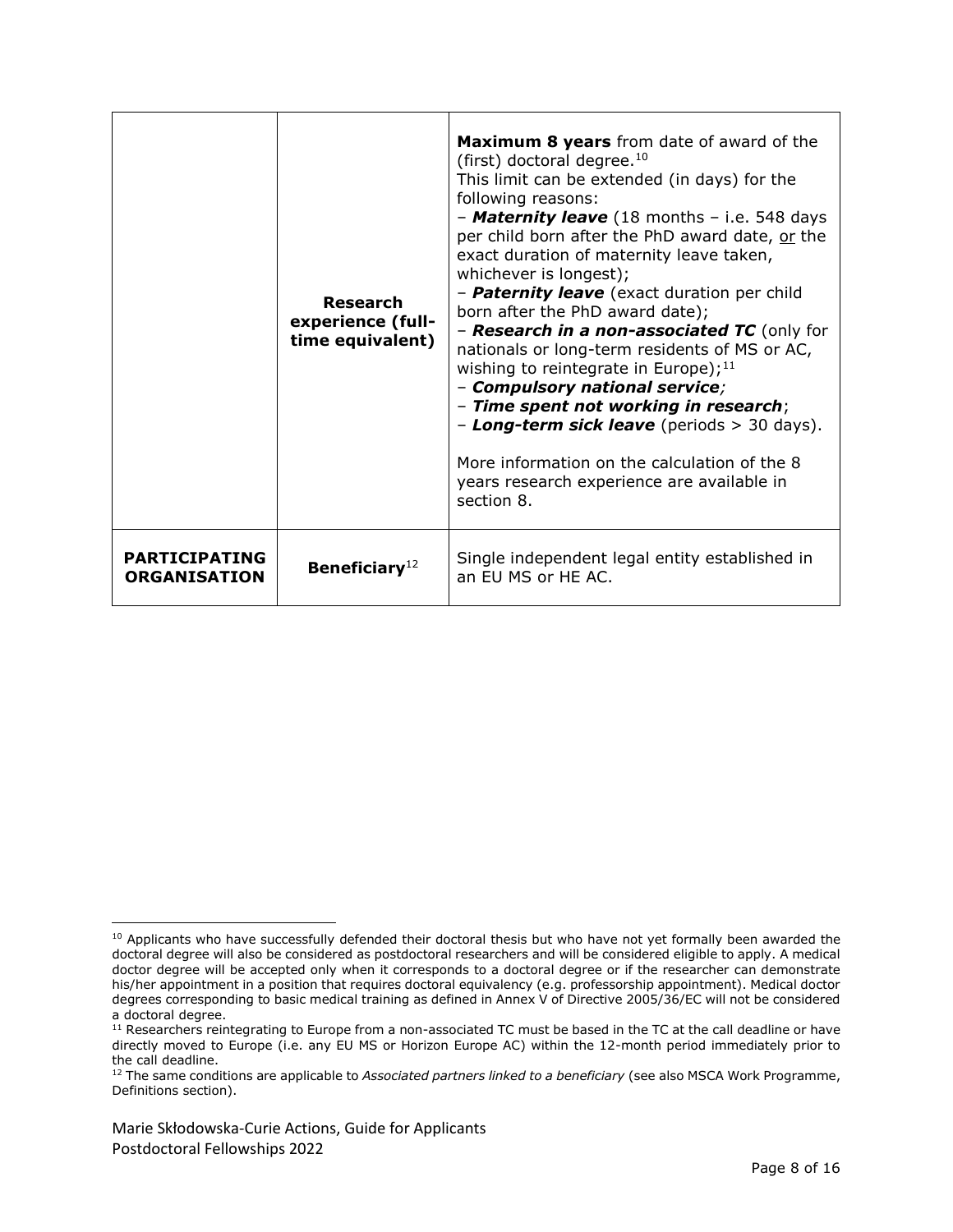| <b>GLOBAL POSTDOCTORAL FELLOWSHIPS</b> |                                                          |                                                                                                                                                                                                                                                                                                                                                                                                                                                                                                                                                                                                                                                                     |
|----------------------------------------|----------------------------------------------------------|---------------------------------------------------------------------------------------------------------------------------------------------------------------------------------------------------------------------------------------------------------------------------------------------------------------------------------------------------------------------------------------------------------------------------------------------------------------------------------------------------------------------------------------------------------------------------------------------------------------------------------------------------------------------|
| <b>STANDARD DURATION</b>               |                                                          | From 24 to 36 months:<br>Outgoing phase of minimum 12 and<br>maximum 24 months in a non-<br>associated Third Country;<br>Mandatory 12-month return phase in<br>MS / AC.                                                                                                                                                                                                                                                                                                                                                                                                                                                                                             |
|                                        |                                                          | <b>ELIGIBILITY CRITERIA</b>                                                                                                                                                                                                                                                                                                                                                                                                                                                                                                                                                                                                                                         |
|                                        | <b>Doctorate degree</b>                                  | The researcher must be in possession of a<br>doctoral degree or have successfully defended<br>their doctoral thesis before call deadline.                                                                                                                                                                                                                                                                                                                                                                                                                                                                                                                           |
|                                        | <b>Nationality</b>                                       | Nationals or long-term residents of MS or AC.                                                                                                                                                                                                                                                                                                                                                                                                                                                                                                                                                                                                                       |
|                                        | Mobility <sup>13</sup>                                   | The researcher cannot have resided or carried<br>out his/her main activity (work, studies, etc.) in<br>the country of the associated partner hosting<br>the outgoing phase for more than 12 months in<br>the 36 months immediately before the call<br>deadline. <sup>14</sup>                                                                                                                                                                                                                                                                                                                                                                                       |
| <b>RESEARCHER</b>                      | <b>Research</b><br>experience (full-<br>time equivalent) | <b>Maximum 8 years</b> from date of award of the<br>(first) doctoral degree. <sup>15</sup><br>This limit can be extended (in days) for the<br>following reasons:<br>- Maternity leave (18 months - i.e. 548<br>days per child born after the PhD award date,<br>or the exact duration of maternity leave taken,<br>whichever is longest);<br>- Paternity leave (exact duration per child<br>born after the PhD award date);<br>- Compulsory national service;<br>- Time spent not working in research;<br>- Long term sick leave (periods $>$ 30 days).<br>More information on the calculation of the 8<br>years research experience are available in<br>section 8. |

 $\overline{\phantom{a}}$ <sup>13</sup> See footnote 7.

<sup>14</sup> See footnote 8.

<sup>15</sup> See footnote 9.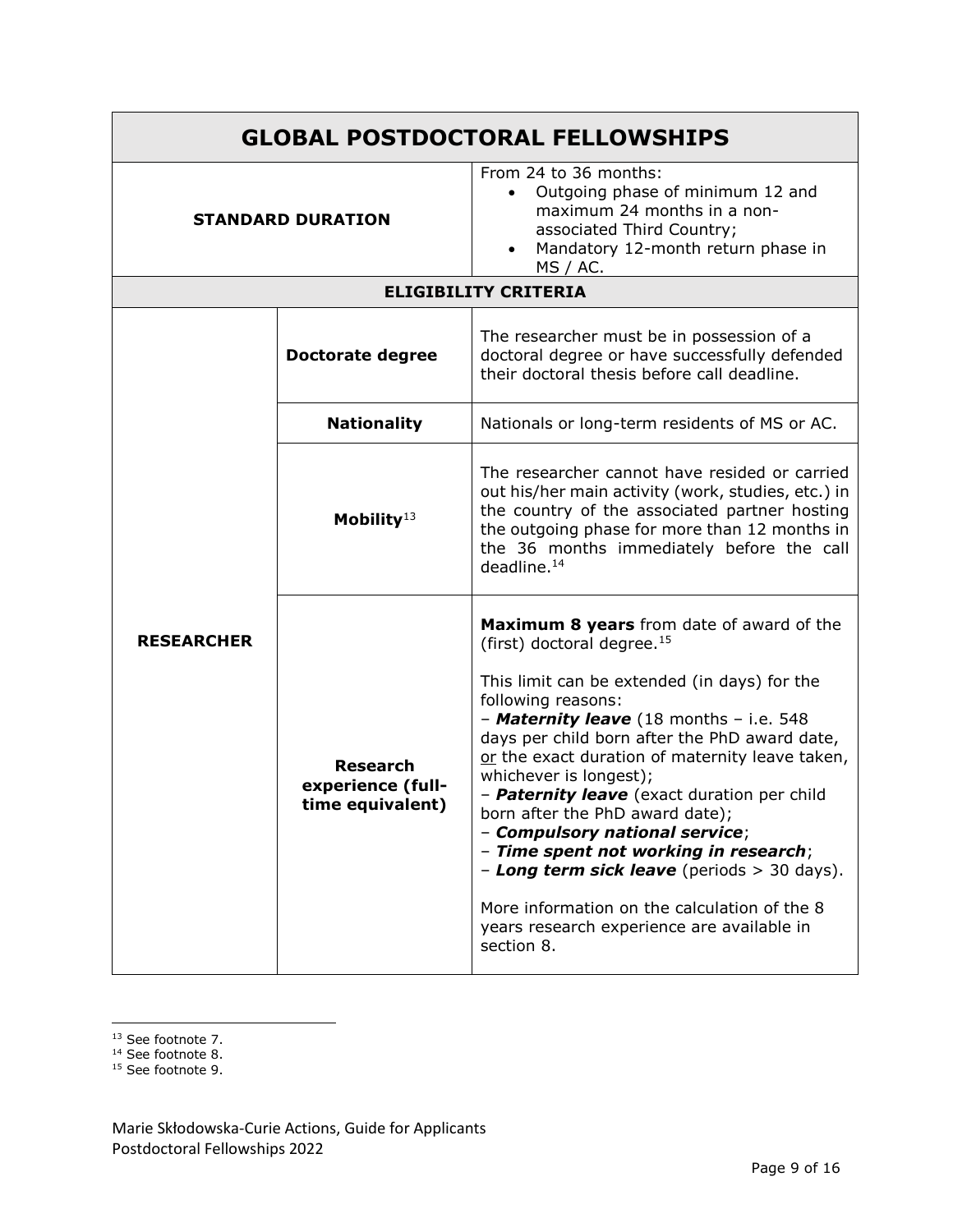| <b>PARTICIPATING</b><br><b>ORGANISATION</b> | Beneficiary $16$                                           | Single independent legal entity established in<br>MS or AC.                       |
|---------------------------------------------|------------------------------------------------------------|-----------------------------------------------------------------------------------|
|                                             | <b>Associated partner</b><br>hosting the<br>outgoing phase | Single independent legal entity established in<br>a non-associated Third Country. |

### **Refugee Status**

Note that researchers who are refugees in an EU Member State or Horizon Europe Associated Country according to the Geneva Convention may also apply to both European and Global Postdoctoral Fellowships, irrespective of whether they are longterm residents (see definitions) or not, if they fulfil the other eligibility conditions.

### <span id="page-9-0"></span>**3. Secondments and Non-Academic Placements**

Proposals may **include** an optional secondment during the fellowship and/or **add** an optional non-academic placement period (see explanation in the MSCA Work [Programme\)](https://ec.europa.eu/info/funding-tenders/opportunities/docs/2021-2027/horizon/wp-call/2021-2022/wp-2-msca-actions_horizon-2021-2022_en.pdf), provided they are in line with the project objectives and add significant value and/or impact to the fellowship.

The relevance and added value of these periods will be assessed by the evaluators and may therefore impact the final score awarded to the proposal. Proposals will not be penalised for not including a secondment or non-academic placement period.

Secondments and Non-Academic Placements are different in nature and follow different rules as explained in the table below.

|                                                              | <b>Secondment</b>                                                                   | <b>Non-Academic</b><br><b>Placement</b>                                            |
|--------------------------------------------------------------|-------------------------------------------------------------------------------------|------------------------------------------------------------------------------------|
| <b>Encoding in</b><br>submission<br>forms - part A           | <b>Must NOT be encoded</b> as a participating<br>organisation (associated partner). | <b>Must be encoded</b> as a<br>participating organisation<br>(associated partner). |
| <b>Call specific</b><br>questions<br>(part A -<br>section 5) | Tick the box and indicate the number of<br>months.                                  | Not applicable                                                                     |
| <b>Maximum</b><br><b>Duration</b>                            | European Postdoctoral Fellowships: Up to<br>1/3 of the standard project duration.   | Up to 6 months duration.                                                           |

l <sup>16</sup> See footnote 11.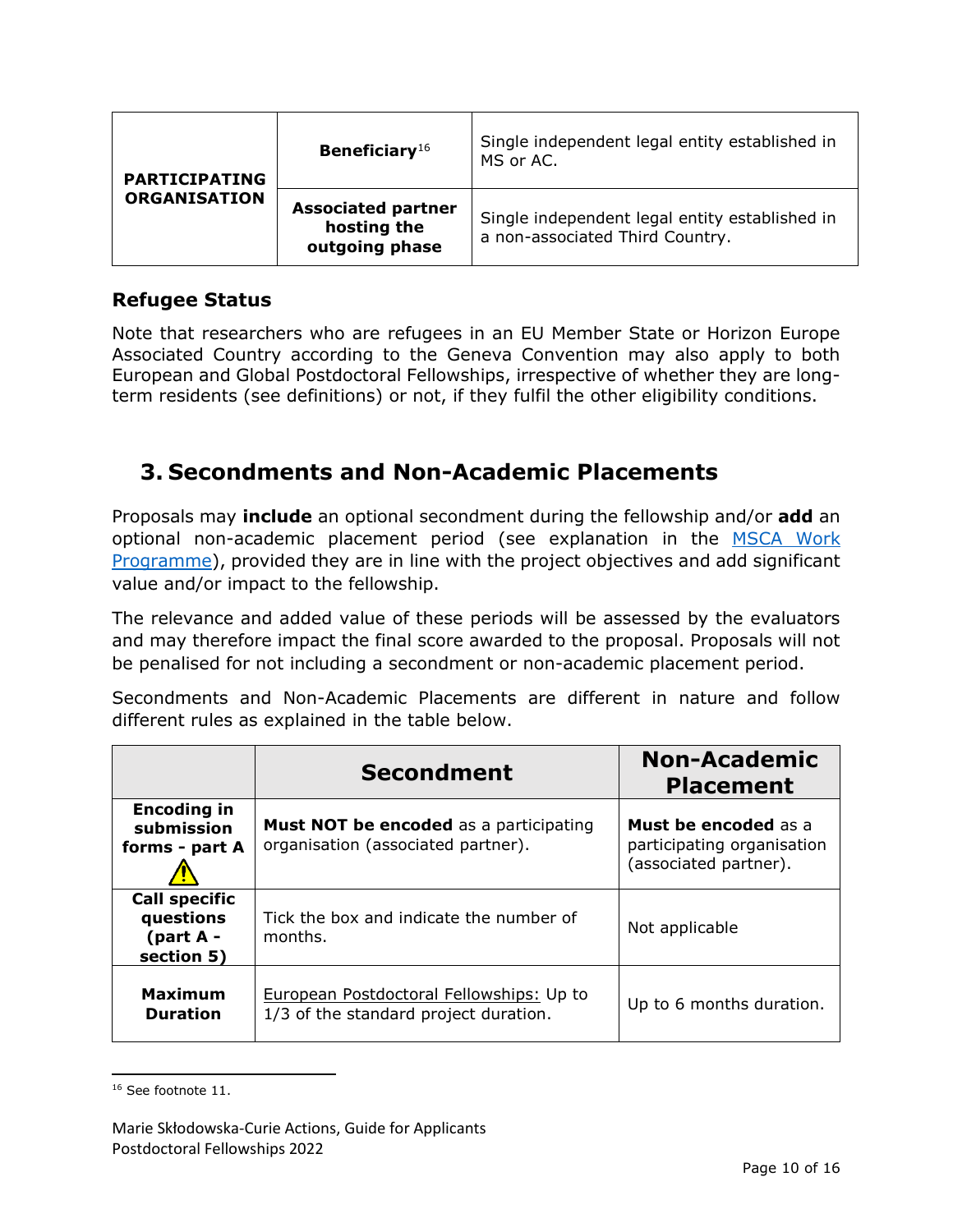|                                                     | Global Postdoctoral Fellowships:<br>Secondments are permitted for up to 1/3 of                                                                                                                                                                                                                                                                                                                                                                                                                                                                                                           |                                                                                                                                                                       |
|-----------------------------------------------------|------------------------------------------------------------------------------------------------------------------------------------------------------------------------------------------------------------------------------------------------------------------------------------------------------------------------------------------------------------------------------------------------------------------------------------------------------------------------------------------------------------------------------------------------------------------------------------------|-----------------------------------------------------------------------------------------------------------------------------------------------------------------------|
|                                                     | the outgoing phase.                                                                                                                                                                                                                                                                                                                                                                                                                                                                                                                                                                      |                                                                                                                                                                       |
| <b>Timing</b>                                       | European Postdoctoral Fellowships: At any<br>time <b>during</b> the standard project duration.<br>Global Postdoctoral Fellowships:<br>secondments cannot take place during the<br>mandatory 12 month return period to the<br>host organisation in a MS or AC. However,<br>a secondment can take place at the start of<br>the action, at the beneficiary, for a<br>maximum of 3 months (to be included<br>within the 1/3 maximum duration), before<br>going to the associated partner for the<br>outgoing phase.<br>Note that secondments can be divided into<br>several shorter periods. | <b>Additional period that</b><br>takes place after the<br>standard duration of the<br>fellowship.                                                                     |
| <b>Mobility</b>                                     | Any country worldwide                                                                                                                                                                                                                                                                                                                                                                                                                                                                                                                                                                    | MS or AC                                                                                                                                                              |
| <b>Sector</b>                                       | Any sector                                                                                                                                                                                                                                                                                                                                                                                                                                                                                                                                                                               | Non-academic sector only                                                                                                                                              |
| <b>Description in</b><br>Part B-1                   | Yes. Secondments should be described in<br>part B1 and the evaluators will assess their<br>relevance and quality in the respective<br>criterion.                                                                                                                                                                                                                                                                                                                                                                                                                                         | Yes. Non-academic<br>placements should be<br>described in part B1 and<br>the evaluators will assess<br>their relevance and<br>quality in the respective<br>criterion. |
| <b>Description in</b><br>Part B-2                   | Secondment hosts must be listed in<br>Tables 5.1 and 5.2 within part B template.                                                                                                                                                                                                                                                                                                                                                                                                                                                                                                         | Non-academic<br>placements hosts must<br>be listed in Tables 5.1<br>and 5.2 within part B<br>template.                                                                |
| <b>Supporting</b><br><b>Document in</b><br>Part B-2 | None                                                                                                                                                                                                                                                                                                                                                                                                                                                                                                                                                                                     | Yes. A letter of<br>commitment is required.                                                                                                                           |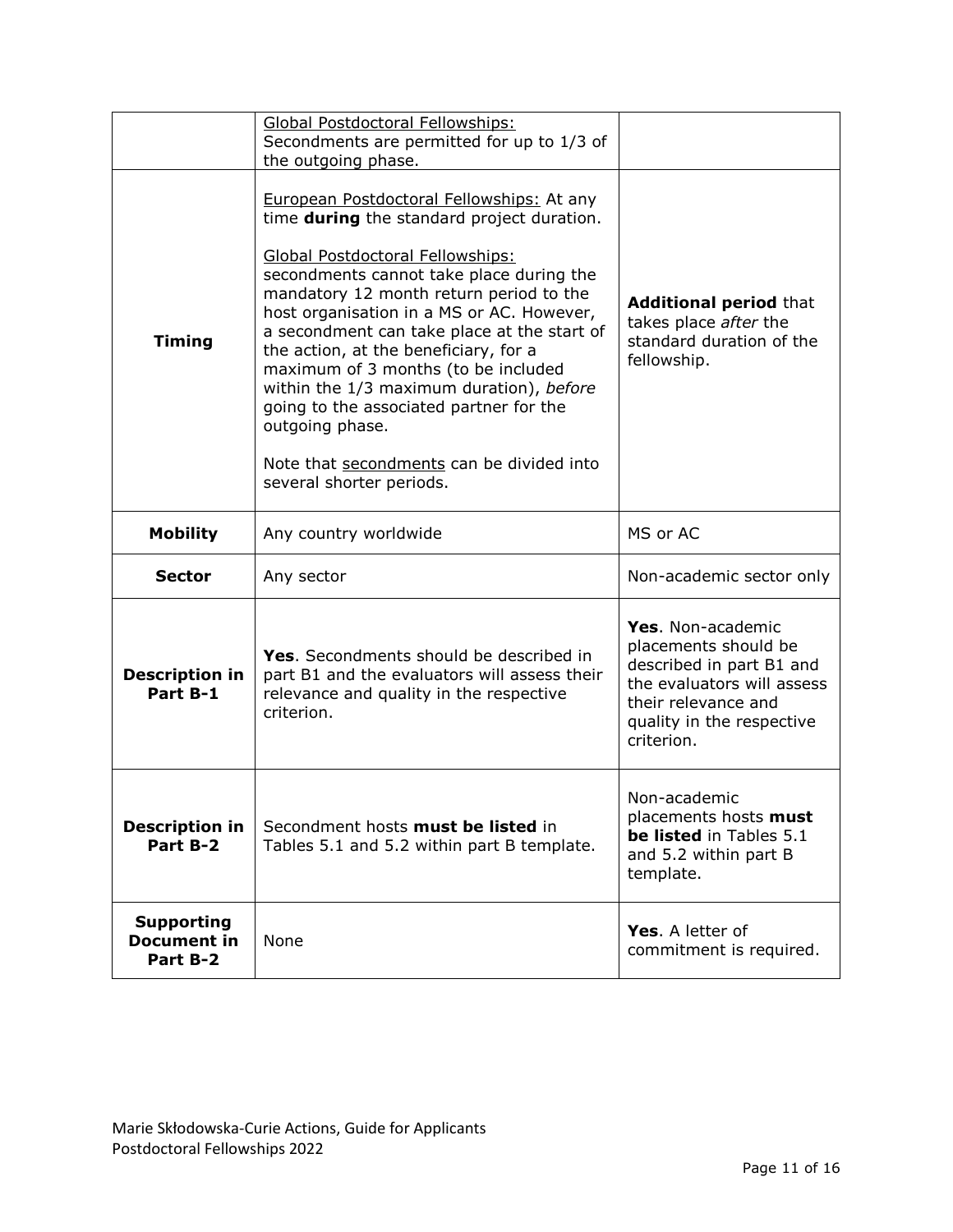#### **Short Visits**

Note that secondments and non-academic placements are to be distinguished from short visits. Short visits imply mobility to another location outside the physical premises of the beneficiary, including internationally. However, the work done there continues to be supervised directly by the supervisor of the host beneficiary. Short visits can only represent a small part of the project duration.

When a secondment or short visit to a TC takes place, the beneficiary shall ensure compliance with the applicable Horizon Europe ethical framework and the corresponding provisions of the Grant Agreement. **Short visits must not be encoded as participating organisations in the submission forms**.

### <span id="page-11-0"></span>**4. ERA Fellowships**

The ERA Fellowships  $(ERA-PF)^{17}$  aim at mobility and brain circulation in Widening Countries. <sup>18</sup> The scheme is open to individual researchers of any nationality holding a PhD who wish to engage in R&I projects in a host institution located in a Widening Country coming from any country in the world.

The scheme will fund proposals submitted to the MSCA-2022-PF call with a beneficiary located in a Widening Country, which failed to score high enough to receive funding under this call. Only European Postdoctoral Fellowships can qualify for the ERA-PF call (Global Postdoctoral Fellowships are excluded). All eligibility and admissibility rules applicable to the MSCA-2022-PF call will apply.

Applicants can only be considered for this additional funding opportunity by ticking "**YES**" to the question "*Do you wish to participate to the ERA Postdoctoral Fellowships and thus increase your chances of being funded?*" in the application form.

Applicants who do not reply, or tick "No" to the above question, will not be considered for the ERA-PF call (but will be evaluated and ranked under the MSCA-PF call, if eligible).

The only implementation difference with MSCA-PF is that researchers supported by the ERA Fellowships will not formally be considered as MSCA fellows.

Host organisations from Widening Countries will be informed simultaneously about the results of the evaluation for both MSCA-PF and the ERA-PF call, i.e. all applicants

 $\overline{\phantom{a}}$ <sup>17</sup> A budget of EUR 8 million has been earmarked under the [Work Programme](https://ec.europa.eu/info/funding-tenders/opportunities/docs/2021-2027/horizon/wp-call/2021-2022/wp-2-msca-actions_horizon-2021-2022_en.pdf) "*Widening participation and strengthening the European Research Area*".

<sup>&</sup>lt;sup>18</sup> As defined in Article 2(17) of Regulation (EU) 2021/695 establishing Horizon Europe and laying down its rules for participation and dissemination, from the Member States, those countries are Bulgaria, Croatia, Cyprus, Czechia, Estonia, Greece, Hungary, Latvia, Lithuania, Malta, Poland, Portugal, Romania, Slovakia and Slovenia, for the whole duration of the Programme; for associated countries, it means the list of eligible countries as defined based on an indicator and published in the Work Programme. Legal entities from outermost regions as defined in Article 349 TFUE shall be also fully eligible as coordinators under this component.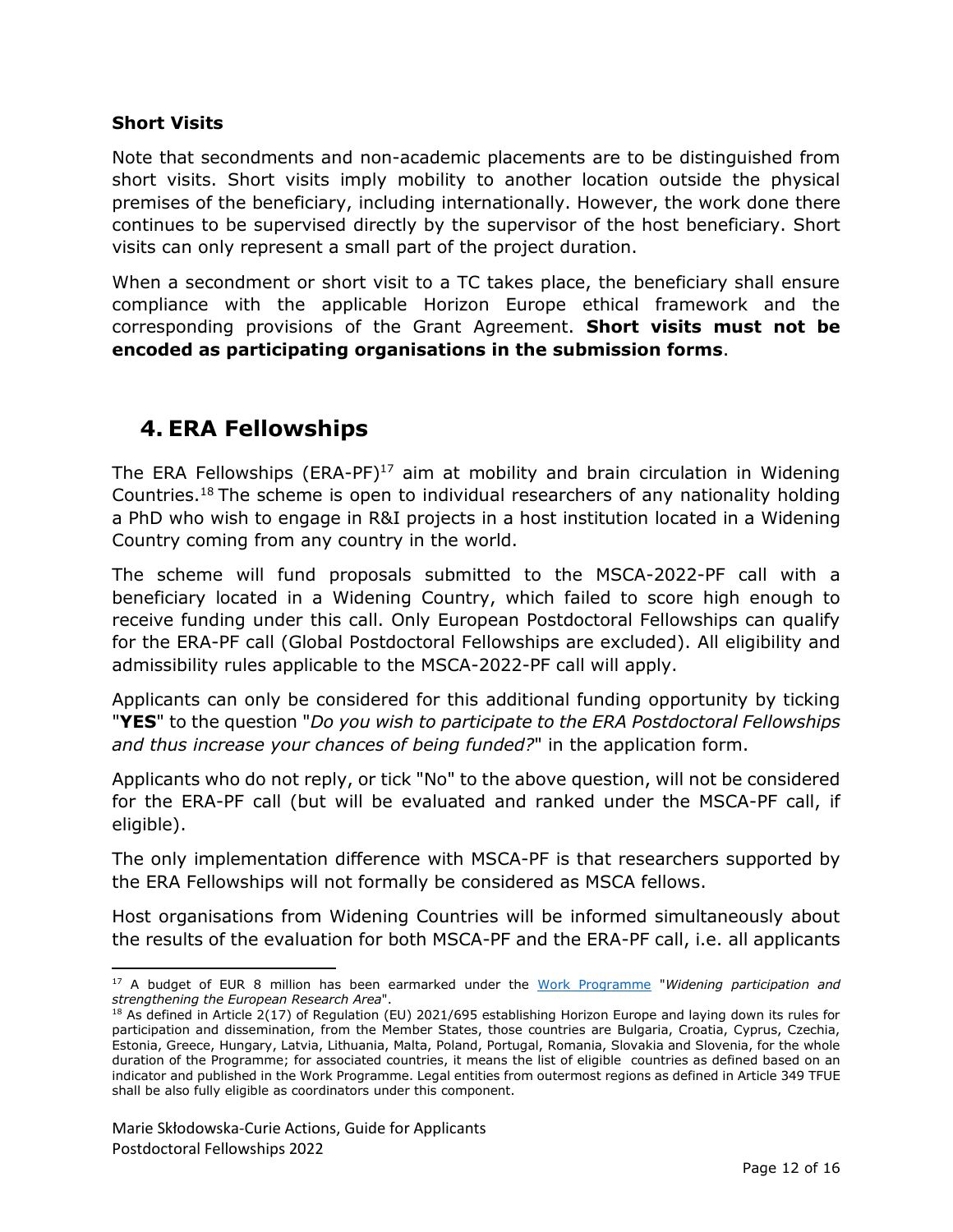eligible for transfer to the ERA-PF call will receive a standard MSCA-PF evaluation result letter and an attached ERA-PF evaluation result letter. There will be a single centralised evaluation review procedure for both MSCA-PF and ERA-PF.

### <span id="page-12-0"></span>**5. Euratom funding for the MSCA-PF call**

A novelty under Horizon Europe is that MSCA-PF proposals in the following European Atomic Energy Community (Euratom) domains of research will be eligible for funding:

- Improve and support nuclear safety, security, safeguards, radiation protection, safe spent fuel and radioactive waste management and decommissioning, including the safe and secure use of nuclear power and of non-power applications of ionizing radiation.
- Maintain and further develop expertise and competence in the nuclear field within the Community.
- Foster the development of fusion energy as a potential future energy source for electricity production and contribute to the implementation of the European fusion roadmap.
- Support the policy of the Union and its Member States on continuous improvement of nuclear safety, safeguards and security.

Applicants in these domains of research wishing to be considered for Euratom funding under MSCA-PF (either European Postdoctoral Fellowships or Global Postdoctoral Fellowships) **must indicate** this by ticking "**YES**" to the following question in the application form:

"*Are the research and training activities proposed addressing topics related to nuclear sciences and technology, as outlined in the Guide for applicants for this call and the Euratom Research and Training Programme (ERTP)?*"

and **ONLY IF** the additional **eligibility criteria** listed hereunder apply:

- The researcher must be a national or long-term resident (see definitions) of an EU Member State or Euratom Associated Country.<sup>19</sup>
- The beneficiary and (if applicable) the associated partner hosting the additional non-academic placement must be based in an EU Member State or Euratom Associated Country.

### **Ranking of proposals in the Euratom domains**

The proposals will be ranked in the same scientific panel ranking lists as other proposals, although the funding will be provided by the Euratom programme.

l <sup>19</sup> For Euratom Associated Countries, please see the [Euratom Research and Training programme 2021-2022.](https://ec.europa.eu/info/research-and-innovation/funding/funding-opportunities/funding-programmes-and-open-calls/horizon-europe/euratom-research-and-training-programme_en)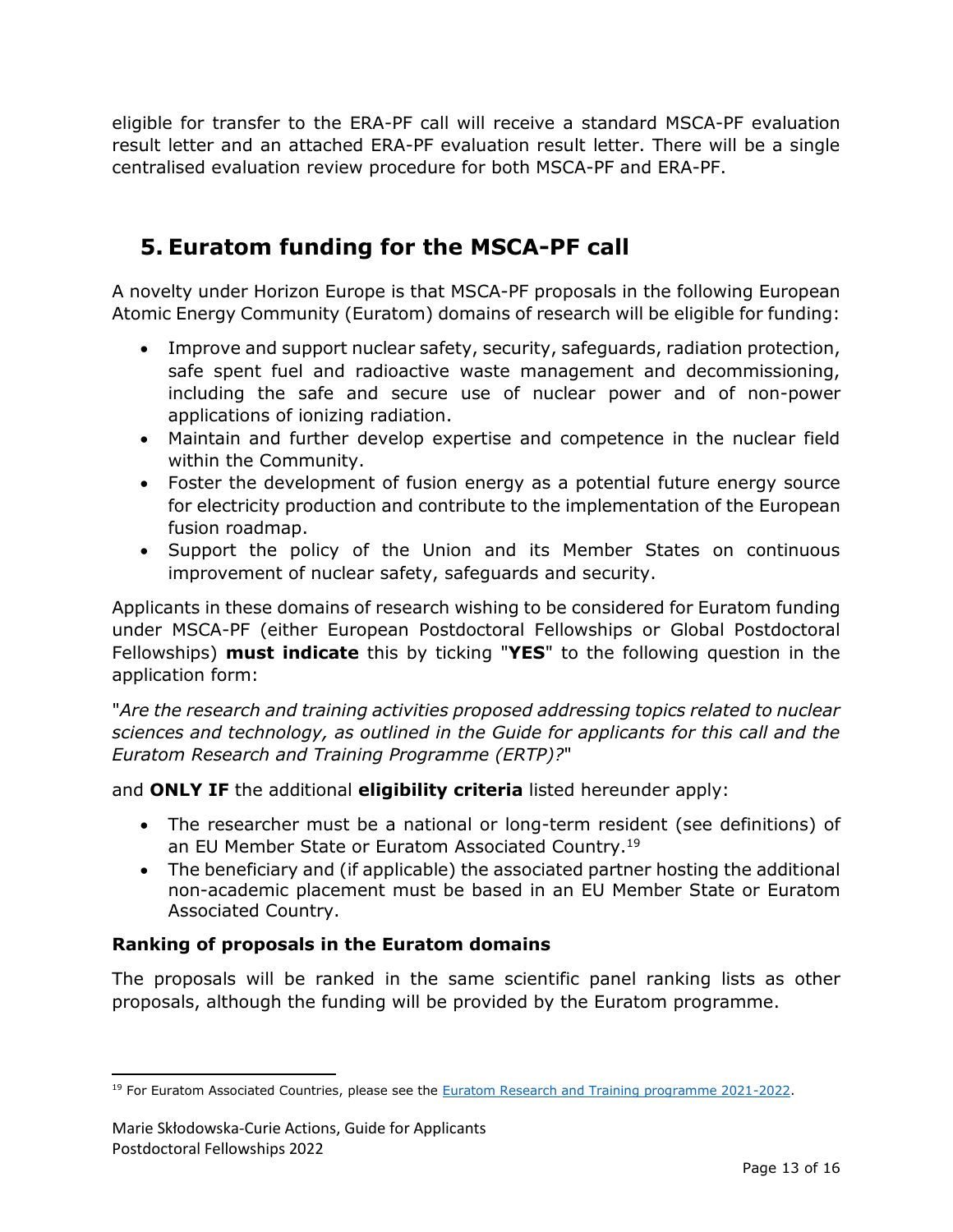### <span id="page-13-0"></span>**6. Instructions for Completing Parts A and B of the Proposal**

A proposal consists of an administrative part (**Part A**, filled in online via the submission forms) and a narrative **part B** composed of two separate PDF files (Part B1 and Part B2), which must be uploaded as separate PDF files:

- 1. **Part B1**, containing a maximum of 10 (ten) A4-sized pages. Any excess pages (i.e. numerical page 11 and beyond) will not be available to the evaluators;
- 2. **Part B2**, with no strict page limit for A4-sized pages.

**Part B1** is the core part of the proposal; it should contain the details of the proposed research and training activities along with the practical arrangements proposed to implement them.

**Part B2** contains: the CV of the researcher, the capacity of the participating organization(s), additional information on ethics and security screening (in case there was not sufficient space in the dedicated sections in part A), and the letter(s) of commitment from associated partners for the host of the outgoing phase of Global Fellowships and/or non-academic placement, if applicable to the proposal.

The documents will be used by the independent evaluators to assess how well the proposal addresses the award criteria (see section 2.4 of the MSCA Work Programme). Only the highest scoring proposals will be selected for funding (within the limits of the available call budget).

Applicants must use the **Part B template available on the [call page](https://ec.europa.eu/info/funding-tenders/opportunities/portal/screen/opportunities/topic-details/horizon-msca-2022-pf-01-01;callCode=null;freeTextSearchKeyword=msca-2022-pf;matchWholeText=true;typeCodes=1,0;statusCodes=31094501,31094502,31094503;programmePeriod=null;programCcm2Id=null;programDivisionCode=null;focusAreaCode=null;destination=null;mission=null;geographicalZonesCode=null;programmeDivisionProspect=null;startDateLte=null;startDateGte=null;crossCuttingPriorityCode=null;cpvCode=null;performanceOfDelivery=null;sortQuery=sortStatus;orderBy=asc;onlyTenders=false;topicListKey=topicSearchTablePageState)** on the Funding & Tenders Portal. Please follow all instructions in the template.

#### **Templates are call specific – make sure you use the template for MSCA PF-2022.**

**Abstracts in part A should not contain sensitive information, as they will be made publicly available if the project is retained for funding.**

## <span id="page-13-1"></span>**7. Technical Aspects of Proposal Submission**

Proposals must be submitted electronically using the European Commission's Online Submission Service accessible via the [Funding & Tenders](https://ec.europa.eu/info/funding-tenders/opportunities/portal/screen/opportunities/topic-details/horizon-msca-2022-pf-01-01;callCode=null;freeTextSearchKeyword=msca-2022-pf;matchWholeText=true;typeCodes=1,0;statusCodes=31094501,31094502,31094503;programmePeriod=null;programCcm2Id=null;programDivisionCode=null;focusAreaCode=null;destination=null;mission=null;geographicalZonesCode=null;programmeDivisionProspect=null;startDateLte=null;startDateGte=null;crossCuttingPriorityCode=null;cpvCode=null;performanceOfDelivery=null;sortQuery=sortStatus;orderBy=asc;onlyTenders=false;topicListKey=topicSearchTablePageState) Portal. You will need a stable internet connection for the submission process. Please verify your own computer's configuration against the [recommended system configuration.](https://ec.europa.eu/research/participants/data/support/sep_usermanual.pdf)

We encourage you to submit your proposal as soon as possible. It remains possible to reopen, edit and resubmit your proposal as many times as required before the call deadline. Only the last submitted version will be evaluated. Prior to the call deadline,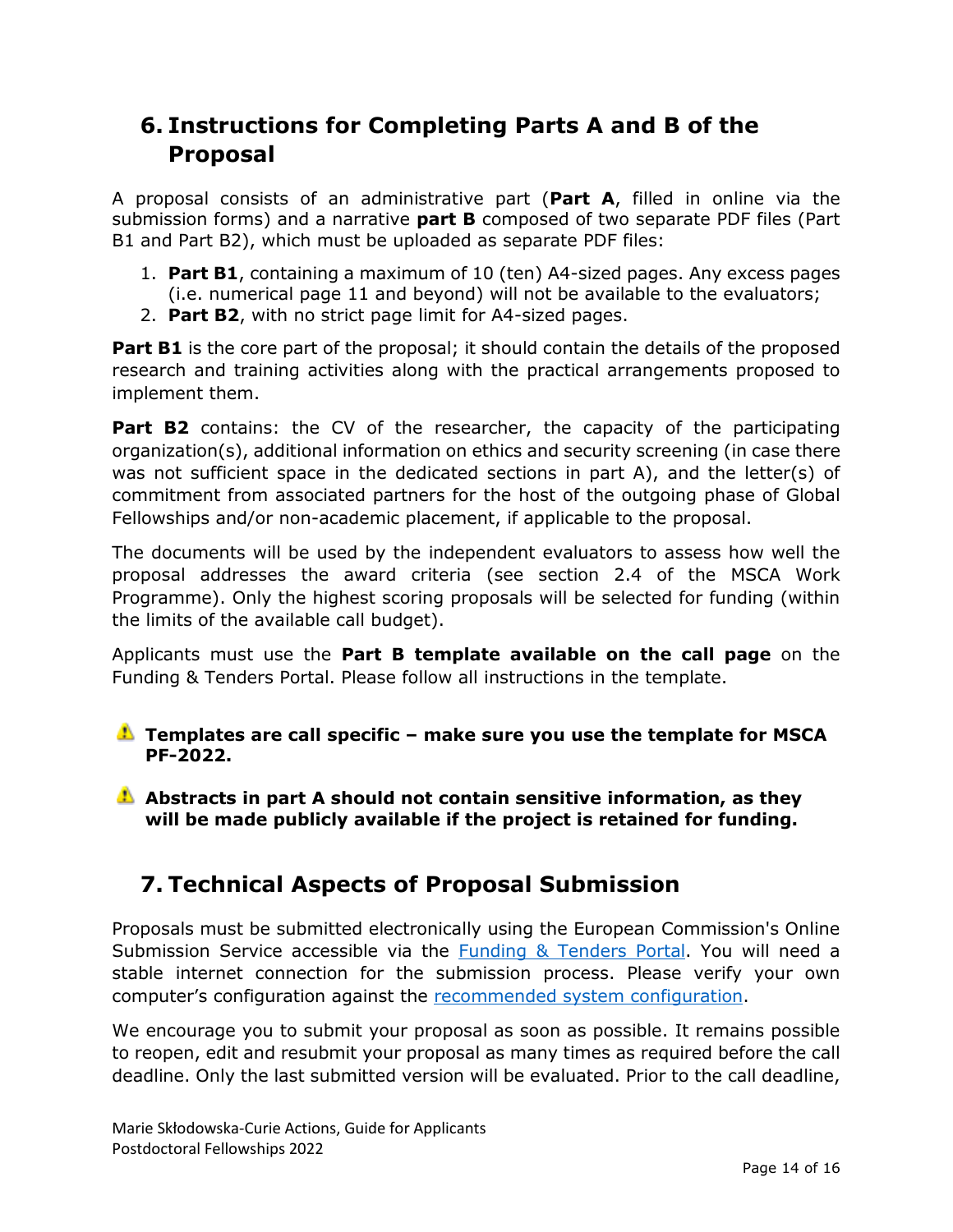it is strongly advised to re-download parts B-1 and B-2, to ensure the PDF files are correct, complete, and not corrupted.

Each participating entity in Horizon Europe (beneficiaries and associated partners) must have a Participant Identification Code (PIC) which identifies the institution(s) taking active part in the project and which must be included in Part A of the proposal. Please contact the relevant representative of each participating entity to be sure to use the correct PIC.

#### **What if your submission failed due to a technical problem?**

If you believe that the submission of your proposal was not successful due to a technical error **on the side of the European Commission**, you may lodge a complaint via the **IT Helpdesk**, within four calendar days after the call deadline.

*You should secure a PDF version of all the parts B and annexes of your proposal holding a time stamp (file attributes listing the date and time of creation and last modification) that is prior to the call deadline, as well as any proof of the alleged failure (e.g. screen shots). You may be requested by the IT Helpdesk to provide these items. Any information regarding the* proposal will be treated in a strictly confidential manner.

You will receive an acknowledgement of receipt the same or next working day, and you will be notified about the outcome of the complaint within the timeframe indicated in the message.

If a complaint is upheld (i.e. the investigation has demonstrated technical issues on the European Commission side which prevented (re)submission of the proposal), the secured files provided to the IT helpdesk will be used for the evaluation. In the absence of such documents, the version present in the IT system will be evaluated.

### <span id="page-14-0"></span>**8. Calculation of 8-years research experience in Postdoctoral Fellowships under Horizon Europe**

A document and a self-assessment tool aiming to guide the applicants towards calculating the possible deductions of their 8 years Full-Time Equivalent (FTE) experience in research can be found on the REA website following this [link,](https://rea.ec.europa.eu/funding-and-grants/horizon-europe-marie-sklodowska-curie-actions/horizon-europe-msca-how-apply_en#ecl-inpage-293) under the Postdoctoral Fellowships section.